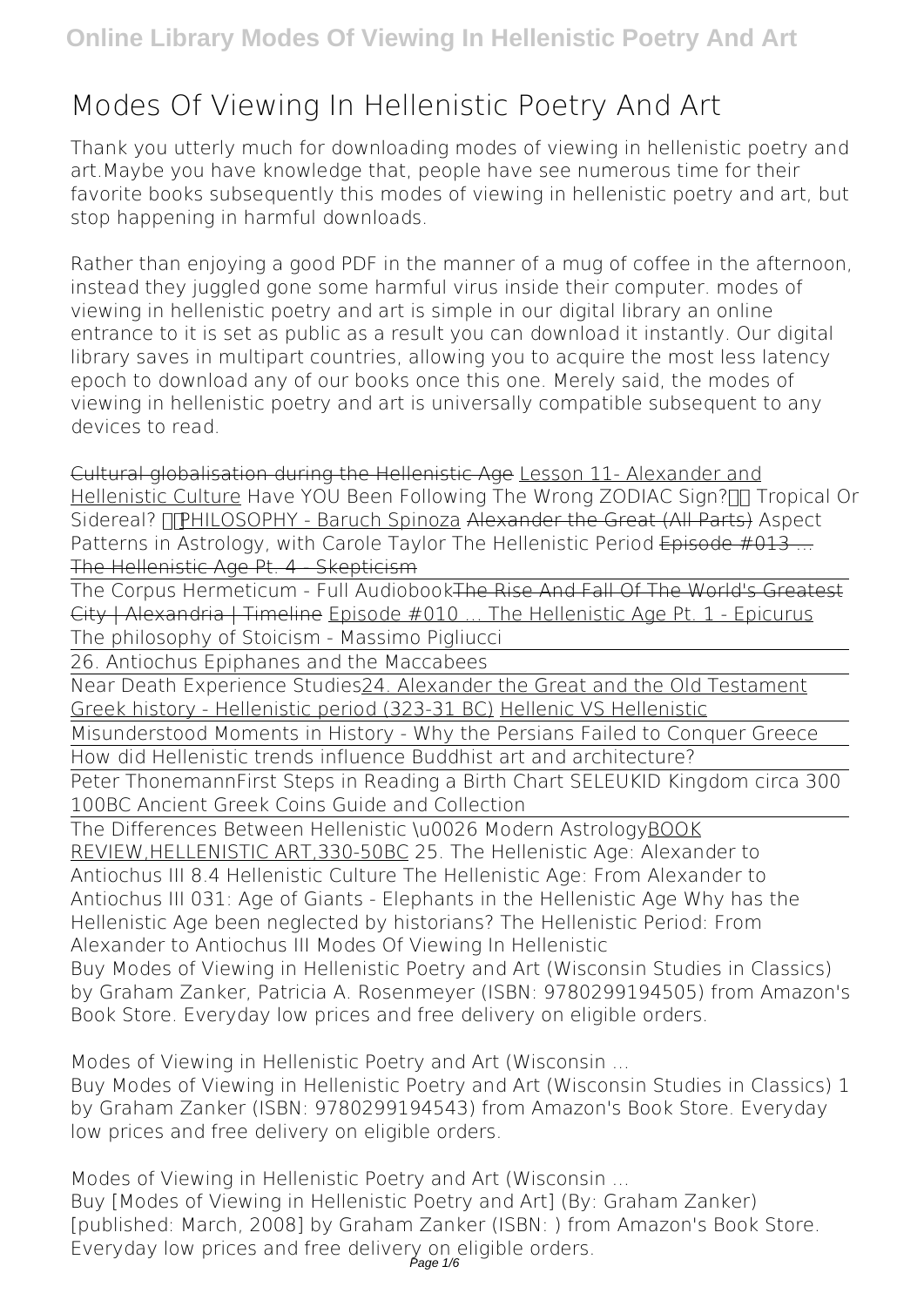*[Modes of Viewing in Hellenistic Poetry and Art] (By ...*

The most up-to-date, comprehensive, and synthetic treatment of the activity of viewing in the Hellenistic world. - Jon Steffen Bruss, The Classical Review ""No other book currently exists that so systematically attempts to unite evidence from art and poetry to construct a Hellenistic 'mode of viewing.'

*Modes of Viewing in Hellenistic Poetry and Art : Graham ...*

Download Modes Of Viewing In Hellenistic Poetry And Art books, Taking a fresh look at the poetry and visual art of the Hellenistic age, from the death of Alexander the Great in 323 B.C. to the Romans' defeat of Cleopatra in 30 B.C., Graham Zanker makes enlightening discoveries about the assumptions and conventions of Hellenistic poets and artists and their audiences. Zanker's exciting new interpretations closely compare poetry and art for the light each sheds on the other.

*[PDF] Modes Of Viewing In Hellenistic Poetry And Art Full ...*

Modes of Viewing in Hellenistic Poetry and Art is fully successful in achieving its goal of asking the sister arts to comment on each other, and I find that my appreciation of each has been enhanced considerably. I was especially impressed by the fact that Zanker allows the literary and sculptural works to speak for themselves; that is, at no time does he appear to have an agenda other than observing possible intersections between the various pieces discussed and he is at all times ...

*Modes of Viewing in Hellenistic Poetry and Art – Bryn Mawr ...*

View Citation summary Taking a fresh look at the poetry and visual art of the Hellenistic age, from the death of Alexander the Great in 323 B.C. to the Romans' defeat of Cleopatra in 30 B.C., Graham Zanker makes enlightening discoveries about the assumptions and conventions of Hellenistic poets and artists and their audiences.

*Project MUSE - Modes of Viewing in Hellenistic Poetry and Art* Modes of Viewing in Hellenistic Poetry and Art Graham Zanker Wisconsin Studies in Classics Patricia A. Rosenmeyer, Laura McClure, and Mark Stansbury-O'Donnell, Series Editors "The most up-to-date, comprehensive, and synthetic treatment of the activity of viewing in the Hellenistic world." ...

*UW Press - : Modes of Viewing in Hellenistic Poetry and ...*

Modes of Viewing in Hellenistic Poetry and Art-Graham Zanker 2008-02-04 Taking a fresh look at the poetry and visual art of the Hellenistic age, from the death of Alexander the Great in 323 B.C. to the Romans' defeat of Cleopatra in 30 B.C., Graham Zanker makes enlightening discoveries about the assumptions and conventions

*Modes Of Viewing In Hellenistic Poetry And Art ...*

Modes of Viewing in Hellenistic Poetry and Art: And Art: Zanker, Graham: Amazon.nl Selecteer uw cookievoorkeuren We gebruiken cookies en vergelijkbare tools om uw winkelervaring te verbeteren, onze services aan te bieden, te begrijpen hoe klanten onze services gebruiken zodat we verbeteringen kunnen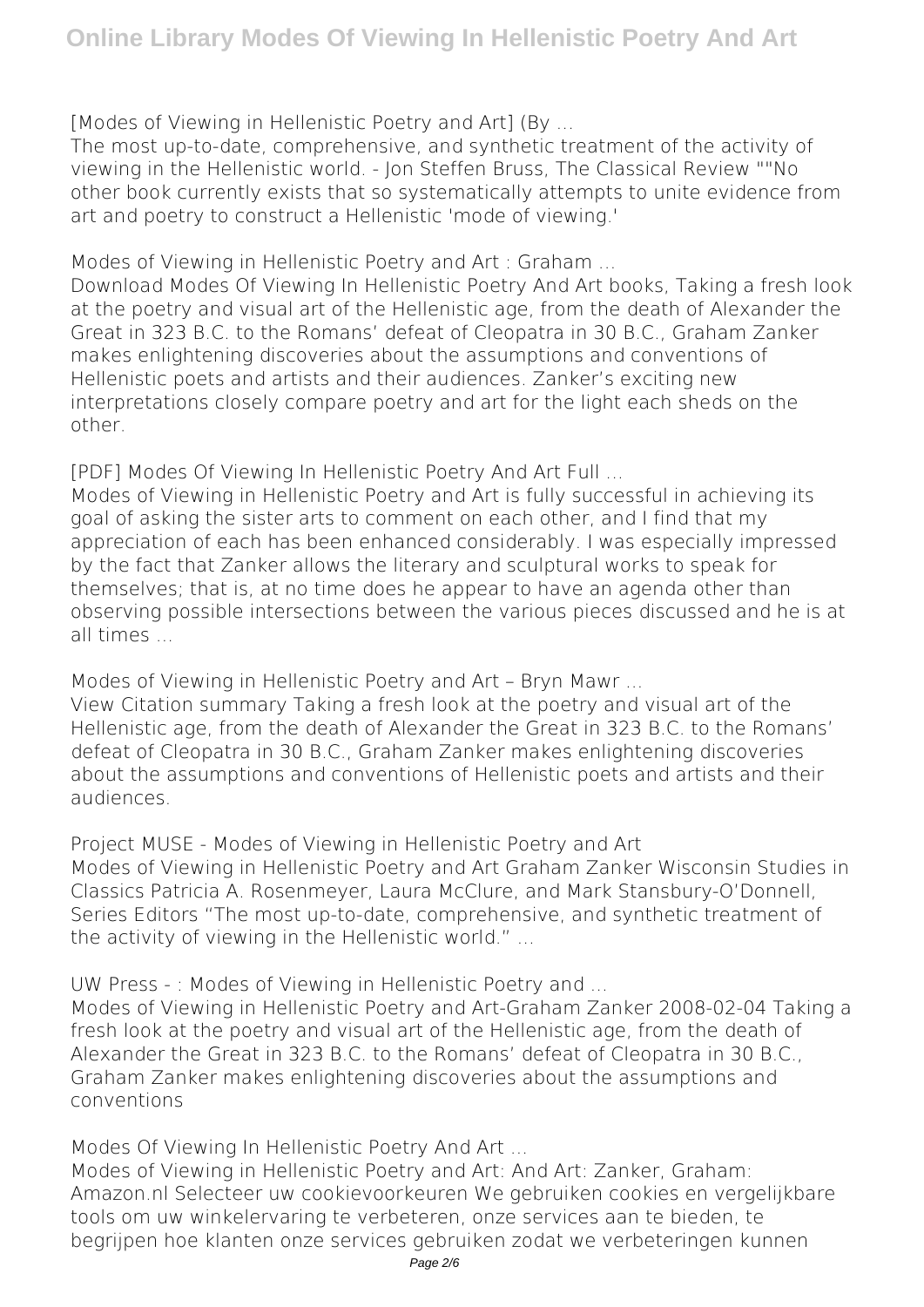## **Online Library Modes Of Viewing In Hellenistic Poetry And Art**

aanbrengen, en om advertenties weer te geven.

*Modes of Viewing in Hellenistic Poetry and Art: And Art ...* Buy Modes of Viewing in Hellenistic Poetry and Art by Zanker, Graham online on Amazon.ae at best prices. Fast and free shipping free returns cash on delivery available on eligible purchase.

*Modes of Viewing in Hellenistic Poetry and Art by Zanker ...* Buy Modes of Viewing in Hellenistic Poetry and Art by Zanker, Graham, Rosenmeyer, Patricia A. online on Amazon.ae at best prices. Fast and free shipping free returns cash on delivery available on eligible purchase.

*Modes of Viewing in Hellenistic Poetry and Art by Zanker ...* Buy Modes of Viewing in Hellenistic Poetry and Art by Graham Zanker from Waterstones today! Click and Collect from your local Waterstones or get FREE UK delivery on orders over £25.

*Modes of Viewing in Hellenistic Poetry and Art by Graham ...* Title: Modes Of Viewing In Hellenistic Poetry And Ar, Author: Shawnna Higgs, Name: Modes Of Viewing In Hellenistic Poetry And Ar, Length: 6 pages, Page: 1, Published: 2013-04-17 Issuu company logo ...

*Modes Of Viewing In Hellenistic Poetry And Ar by Shawnna ...* Buy Modes of Viewing in Hellenistic Poetry and Art by Graham Zanker, Patricia A. Rosenmeyer from Waterstones today! Click and Collect from your local Waterstones or get FREE UK delivery on orders over £25.

*Modes of Viewing in Hellenistic Poetry and Art by Graham ...* Hello, Sign in. Account & Lists Account Returns & Orders. Try

*Modes of Viewing in Hellenistic Poetry and Art: Zanker ...*

Modes of Viewing in Hellenistic Poetry and Art (Wisconsin Studies in Classics) G. Zanker Taking a fresh look at the poetry and visual art of the Hellenistic age, from the death of Alexander the Great (323 B.C.) to the Romans' defeat of Cleopatra (30 B.C.), Graham Zanker makes enlightening discoveries about the assumptions and conventions of Hellenistic poets and artists and their audiences.

*Modes of Viewing in Hellenistic Poetry and Art (Wisconsin ...* Hola, Identifícate. Cuenta y Listas Cuenta Devoluciones y Pedidos. Prueba

*Modes of Viewing in Hellenistic Poetry and Art: Zanker ...* Modes of Viewing in Hellenistic Poetry and Art Wisconsin Studies in Classics: Amazon.in: Zanker, Graham, Rosenmeyer, Patricia A.: Books

Taking a fresh look at the poetry and visual art of the Hellenistic age, from the death of Alexander the Great in 323 B.C. to the Romans' defeat of Cleopatra in 30 B.C., Graham Zanker makes enlightening discoveries about the assumptions and conventions of Hellenistic poets and artists and their audiences. Zanker's exciting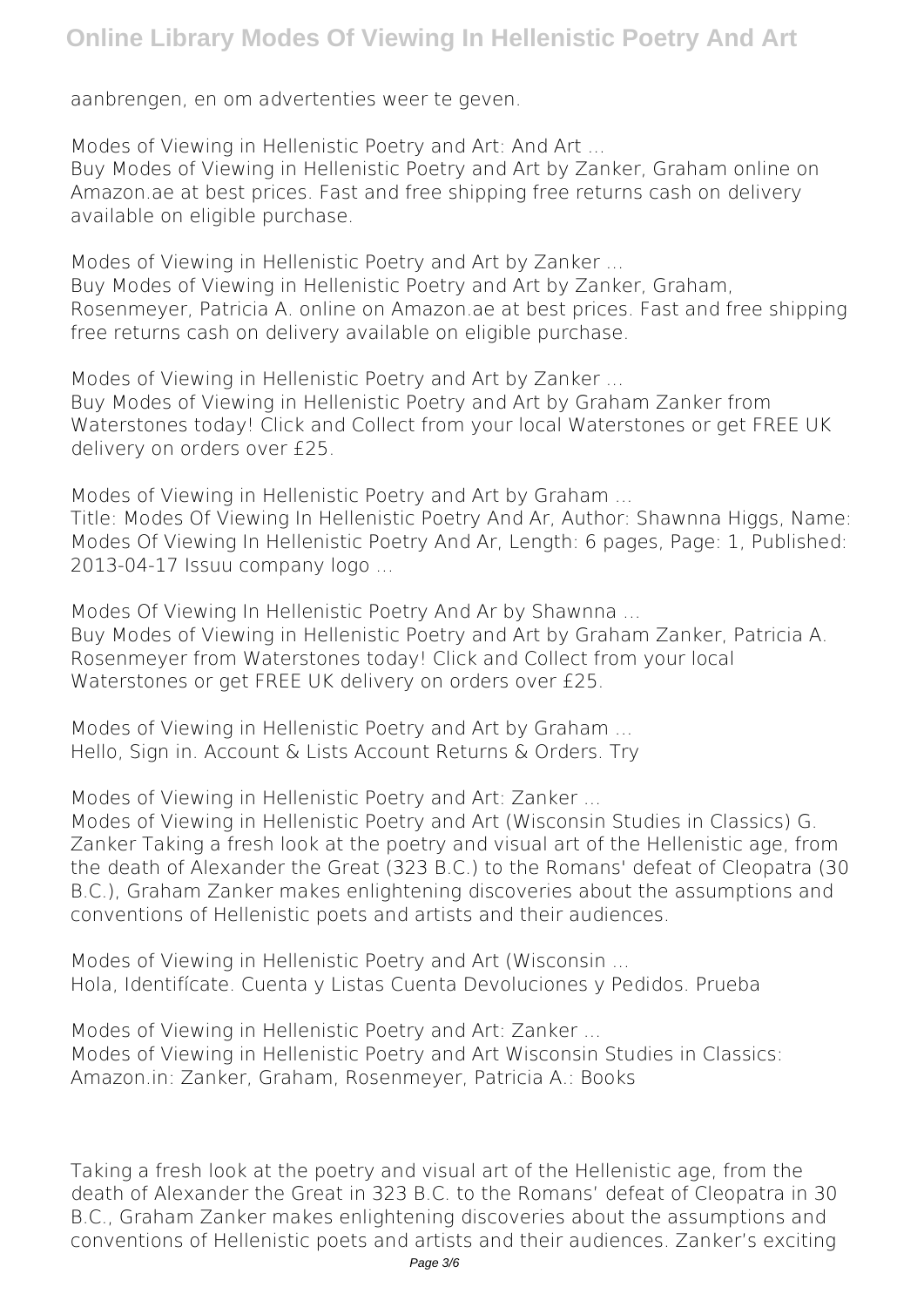new interpretations closely compare poetry and art for the light each sheds on the other. He finds, for example, an exuberant expansion of subject matter in the Hellenistic periods in both literature and art, as styles and iconographic traditions reserved for grander concepts in earlier eras were applied to themes, motifs, and subjects that were emphatically less grand.

Offering unparalleled scope, A Companion to Hellenistic Literature in 30 newly commissioned essays explores the social and intellectual contexts of literature production in the Hellenistic period, and examines the relationship between Hellenistic and earlier literature. Provides a wide ranging critical examination of Hellenistic literature, including the works of well-respected poets alongside lesserknown historical, philosophical, and scientific prose of the period Explores how the indigenous literatures of Hellenized lands influenced Greek literature and how Greek literature influenced Jewish, Near Eastern, Egyptian, and Roman literary works

Visual culture, performance and spectacle lay at the heart of all aspects of ancient Greek daily routine, such as court and assembly, cult and ritual, and art and culture. Seeing was considered the most secure means of obtaining knowledge, with many citing the etymological connection between 'seeing' and 'knowing' in ancient Greek as evidence for this. Seeing was also however often associated with mere appearances, false perception and deception. Gazing and visuality in the ancient Greek world have had a central place in the scholarship for some time now, enjoying an abundance of pertinent discussions and bibliography. If this book differs from the previous publications, it is in its emphasis on diverse genres: the concepts 'gaze', 'vision' and 'visuality' are considered across different Greek genres and media. The recipients of ancient Greek literature (both oral and written) were encouraged to perceive the narrated scenes as spectacles and to 'follow the gaze' of the characters in the narrative. By setting a broad time span, the evolution of visual culture in Greece is tracked, while also addressing broader topics such as theories of vision, the prominence of visuality in specific time periods, and the position of visuality in a hierarchisation of the senses.

The first detailed analysis of the female portrait statue in the Greek world from the fourth century BCE to the third century CE.

Ancient Greek sculpture seems to have a timeless quality – provoking reactions that may range from awe to alienation. Yet it was a particular product of its age: and to know how and why it was once created is to embark upon an understanding of its 'Classic' status. In this richly illustrated and carefully written survey, encompassing works from c.700 BC to the end of antiquity, Nigel Spivey expounds not only the social function of Greek sculpture but also its aesthetic and technical achievement. Fresh approaches are reconciled with traditional modes of study as the connoisseurship of this art is sympathetically unravelled, while source material and historical narratives are woven into detailed explanations, putting the art into its proper context. Greek Sculpture is the ideal textbook for students of classics, classical civilisation, art history and archaeology – and an accessible account for all interested readers.

This lively translation of Devins, Dieux et Démons is the first English-language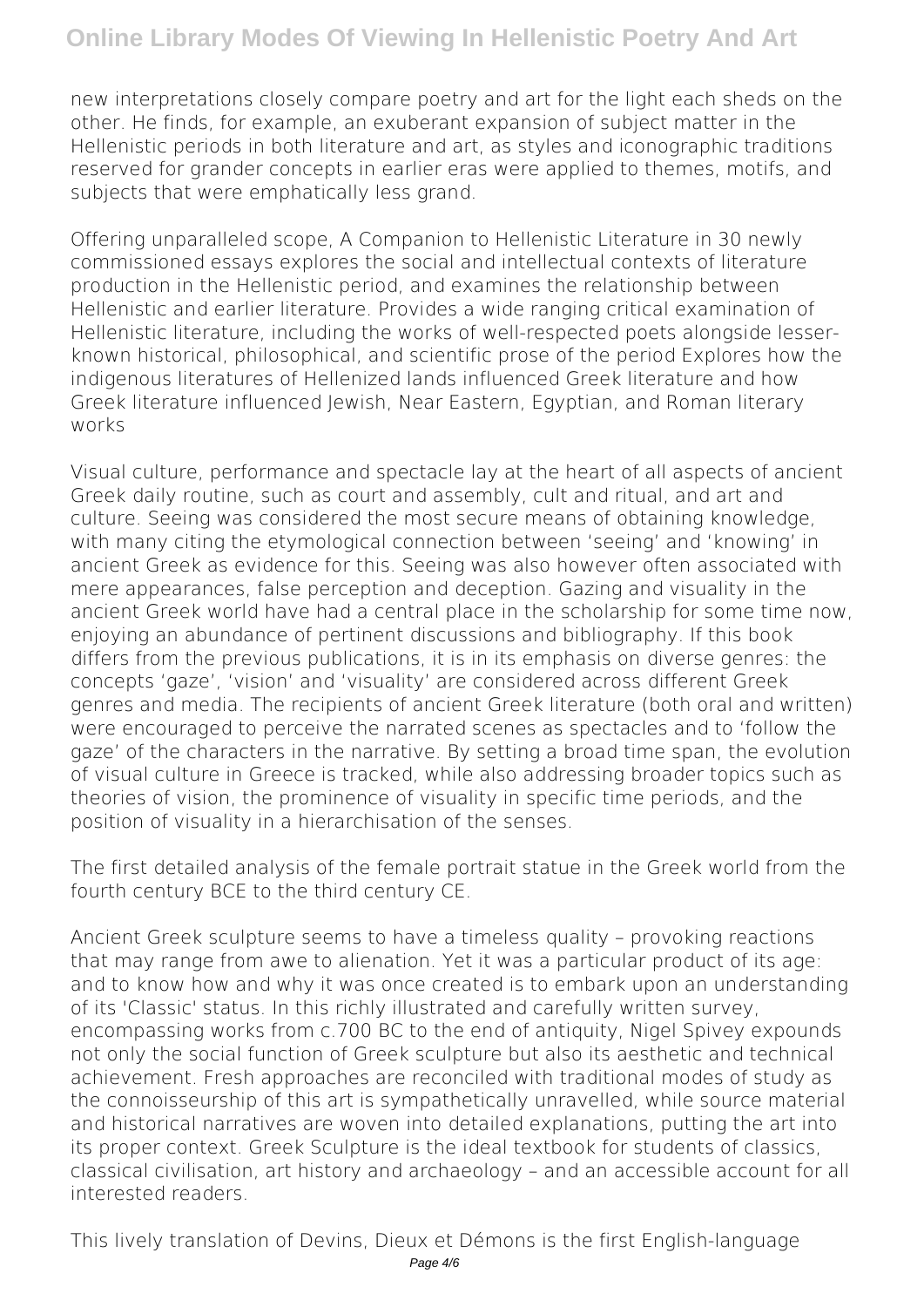## **Online Library Modes Of Viewing In Hellenistic Poetry And Art**

edition of Jean-René Jannot's highly informative examination of Etruscan religion. Jannot tackles this elusive subject within three major constructs—death, ritual, and the nature of the gods—and presents recent discoveries in an accessible format. Jane K. Whitehead's translation updates Jannot's innovative text and introduces readers of all types—students, scholars, and the general audience—to this thorough overview of ancient Etruscan beliefs, including the afterlife, funerary customs, and mythology. Provocative insights and thoughtful discussions contribute to an understanding of the prophetic nature of Etruscan culture. Jannot investigates the elaborate systems of defining space and time that so distinctly characterize this ancient society. Religion in Ancient Etruria offers a unique perspective that illuminates the origins of some of our own "modern" religious beliefs. This updated edition includes more than 100 illustrations that demonstrate early temples, statues, mirrors, tablets, and sculptures. 1998 French edition, Picard

Diana Spencer, known for her scholarly focus on how ancient Romans conceptualized themselves as a people and how they responded to and helped shape the world they lived in, brings her expertise to an examination of the Roman scholar Varro and his treatise De Lingua Latina. This commentary on the origin and relationships of Latin words is an intriguing, but often puzzling, fragmentary work for classicists. Since Varro was engaged in defining how Romans saw themselves and how they talked about their world, Spencer reads along with Varro, following his themes and arcs, his poetic sparks, his political and cultural seams. Few scholars have accepted the challenge of tackling Varro and his work, and in this pioneering volume, Spencer provides a roadmap for considering these topics more thoroughly.

Examines speech loss across all of Ovid's writings and the ways that motif is explored, developed, and modified in the poet's work after his exile from Rome.

The first of its kind, A Companion to Ancient Aesthetics presents a synoptic view of the arts, which crosses traditional boundaries and explores the aesthetic experience of the ancients across a range of media—oral, aural, visual, and literary. Investigates the many ways in which the arts were experienced and conceptualized in the ancient world Explores the aesthetic experience of the ancients across a range of media, treating literary, oral, aural, and visual arts together in a single volume Presents an integrated perspective on the major themes of ancient aesthetics which challenges traditional demarcations Raises questions about the similarities and differences between ancient and modern ways of thinking about the place of art in society

Figural and non-figural supports are a ubiquitous feature of Roman marble sculpture; they appear in sculptures ranging in size from miniature to colossal and of all levels of quality. At odds with modern ideas about beauty, completeness, and visual congruence, these elements, especially non-figural struts, have been dismissed by scholars as mere safeguards for production and transport. However, close examination of these features reveals the tastes and expectations of those who commissioned, bought, and displayed marble sculptures throughout the Mediterranean in the Hellenistic and Roman periods. Drawing on a large body of examples, Greek and Latin literary sources, and modern theories of visual culture, this study constitutes the first comprehensive investigation of non-figural supports